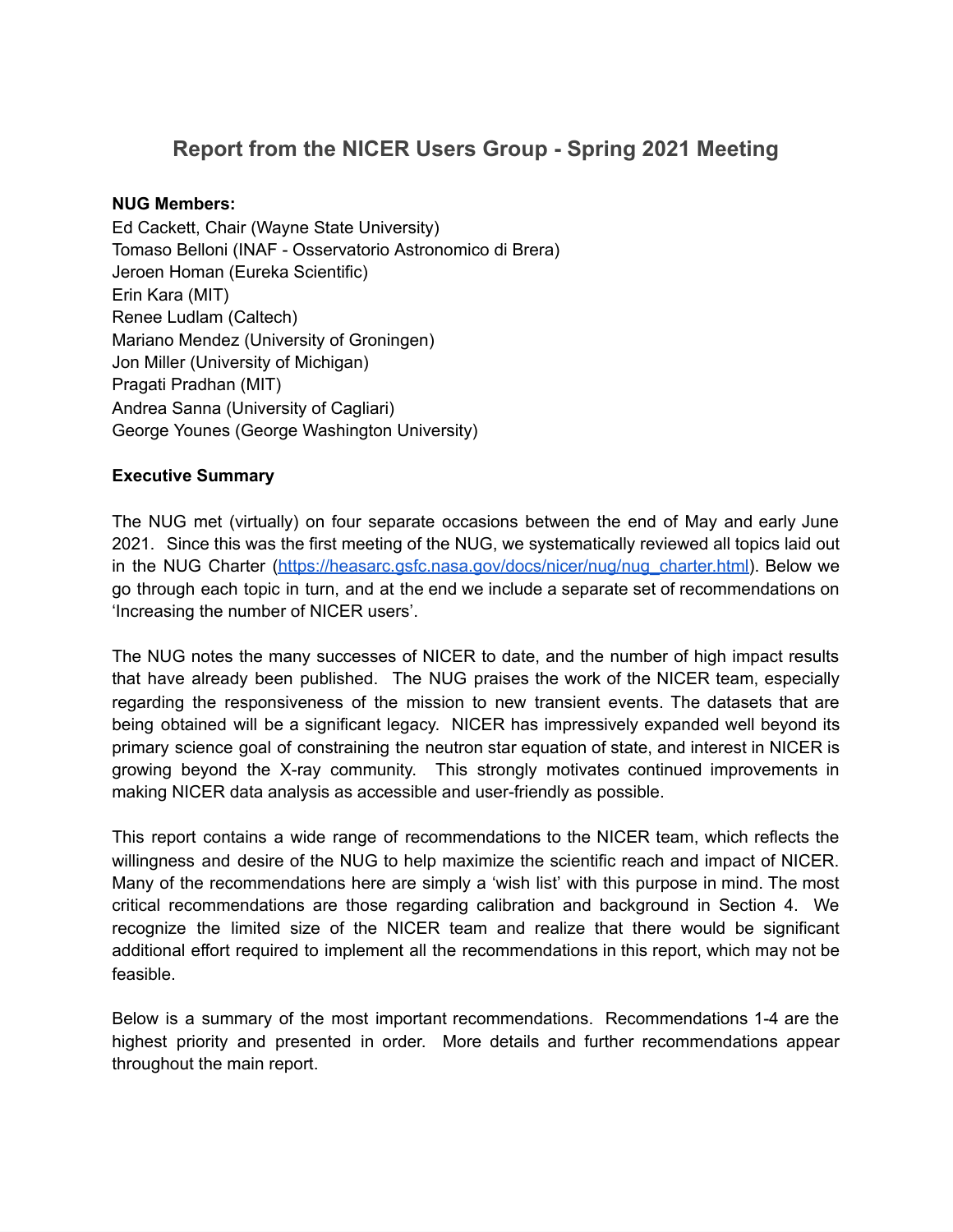- 1. Calibration: investigate the deviation of the best-fitting Crab model below 1 keV. Perform a systematic study and comparison of the ISM abundances and edge shapes needed to fit NICER data with those from high-resolution instruments.
- 2. Analysis threads: develop start-to-finish walk-through analysis threads to go from unfiltered event files to background-subtracted spectra, light curves and power spectra
- 3. Background: adopt a single background model as the 'default' that provides the most reliable starting point for analysis
- 4. GO program: introduce a 'Key Projects' category to encourage the proposal of large, high impact projects requiring significant observing time
- 5. Data distribution: have a publicly available quick-look data website for fast access to data from new transients
- 6. Data delivery and analysis tools: deliver quick-look data products (spectra, light curves etc) along with data in the archive, moreover include a single pipeline tool that allows creation of these products from the unfiltered event files
- 7. Light curves page: develop a public light curves page showing the latest evolution of transient and variable source monitored by NICER

# **1. NICER data analysis software and data distribution**

# *1.1 Data analysis software*

The NUG acknowledges that there has been a significant effort that has gone into developing the NICER analysis software tools. Generally these work very well. In Section 2, we outline a number of recommendations on describing the usage of the NICER tools. The NUG was encouraged to hear of the development of tools to generate observation specific RMF and ARFs, the development of a background light curve tool and the on-going work looking at off-axis response of the detectors. These will be very useful.

One criticism noted was that the *nicerl2* and *nimaketime* tools can clash with each other - for instance *nicerl2* does not allow for filtering on KP or 3C50 columns that are added to the .mkf via the *nicerl2* tool itself. This requires using *nimaketime* to be able to select on these through the "expr=" call. However, *nimaketime* calls many of the default filters in *nicerl2* such as 'underonly range="0-200"', so if a user relaxes this to 0-300 in *nicerl2* (due to non-optimal observing conditions) and then goes to filter on KP with nimaketime, they will suddenly have no useable events and spend a long time trying to track down the problem. An easy solution to this would be to include a warning/note in the analysis threads.

One recommendation was to consider including a '*nupipeline*' type tool that wraps together the individual steps to go from the unfiltered event files to high-level scientific products in one step. This would provide a quicker route to obtaining products for analysis, especially for new/inexperienced users.

## *1.2 Data distribution*

Data for new transients are often distributed to the proposers and working groups directly by the NICER PI. This provides investigators quick access to the latest data, often in near real-time.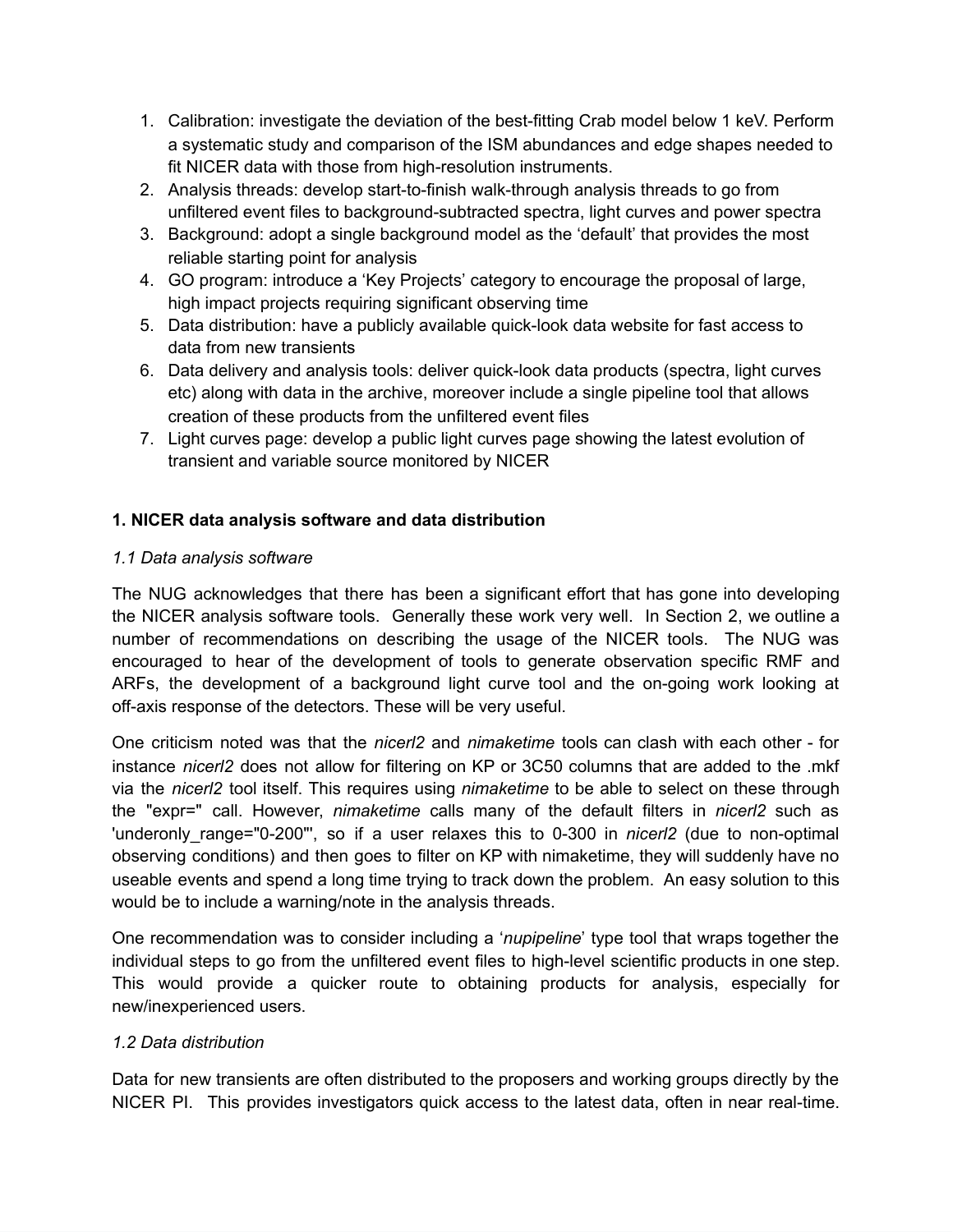The NUG praises the responsiveness of the NICER team to ToO requests and their distribution of the data afterwards.

That being said, there was discussion on how to improve this further in order to both automate the process and to provide quick data access to as large a community as possible. For those data that are not part of a proprietary GO program, it was suggested to have a 'Quick-Look' data access site including event files as well as quick-look spectra and light curves. The data need only remain available there until the 'final' processed data hits the archive (usually within 2 weeks of the observation). A successful approach to model would be the Swift quick-look page: <https://swift.gsfc.nasa.gov/cgi-bin/sdc/ql>

## **2. Support (e.g., helpdesk) for NICER data analysis and proposal preparation tools**

The helpdesk and proposal preparation tools work well. One additional tool that would help the preparation of proposals would be a bright source checker that allows users to easily verify whether or not a significant X-ray source (other than the target of interest) will fall into NICER's field of view.

There was significant discussion on the usability of the NICER Analysis Threads section of the NICER website. While the NICER analysis threads present a guide to using the NICER tools, the NUG felt strongly that a number of steps could be taken to help the first-time NICER user or inexperienced X-ray astronomer more quickly obtain usable results.

For instance, the NUG recommends that an analysis thread that gives a full, self-contained walk-through from start to finish on how to create a spectrum, or how to create a light curve and power spectrum would be extremely helpful. NUG members pointed to the XMM-Newton analysis threads [\(https://www.cosmos.esa.int/web/xmm-newton/sas-threads](https://www.cosmos.esa.int/web/xmm-newton/sas-threads)) as a good example of this. The threads could use a 'test' dataset that users could download and follow along with.

Similarly, threads relating to bright and faint sources (and the different considerations regarding filtering and background) would be useful.

A straightforward description of all of the filtering parameters (a sort of 'cheat sheet') would be of great use. This is especially relevant for terms that are specific to NICER or are not familiar to new NICER users (e.g. overshoots, undershoots, CORSAX etc). While these things are currently in the ftools help or elsewhere on the NICER website (e.g. presentations from NICER analysis workshop), presenting it in the 'Data Analysis' section of the website would be more accessible/easier to find.

## **3. Data rights and policy issues**

The NUG had an in-depth discussion about the exclusive use data period. Currently proposers may request an exclusive use period of up to 6-months. The NUG was supportive of this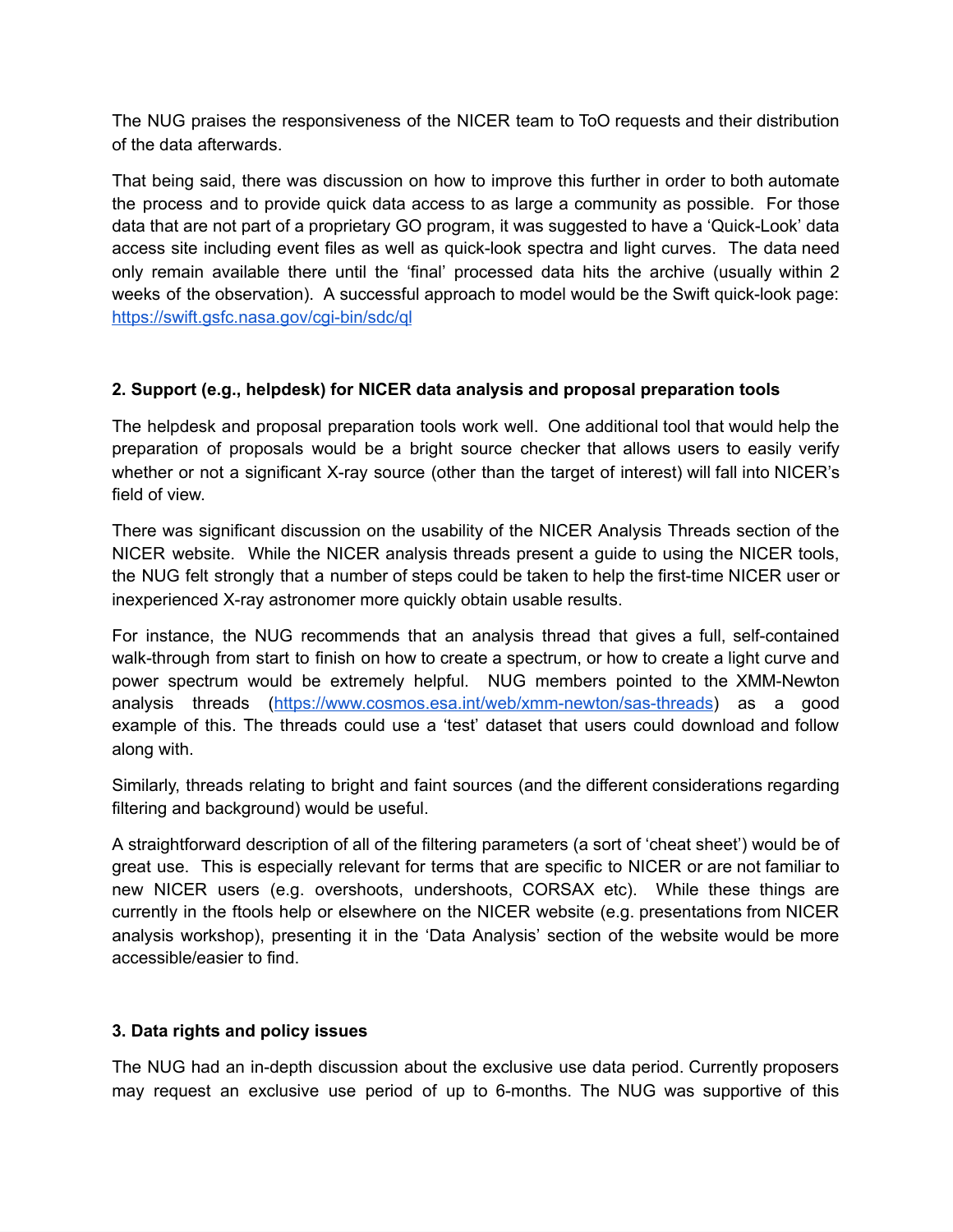especially since the exclusive use period protects students and junior researchers who might be working with NICER data for the first time, and can therefore help promote diversity and inclusion within the field. Moreover, there remain complexities in the data analysis that require additional care from observers, and exclusive use time helps support this. The NUG felt strongly that it should be explicitly stated and made very clear in the proposal guidelines (and made clear to proposal reviewers also) that requesting the 6-month exclusive use period is not viewed negatively and will not affect the outcome of the proposal peer review.

#### **4. Calibration considerations and products**

#### *4.1 Calibration*

The NUG recognizes that the NICER team has worked tirelessly to continually improve the calibration. Significant progress and improvements have been made. The NUG thanks Craig Markwardt for an extremely helpful meeting with us to discuss the status of the calibration.

The NUG recognizes that much of the calibration effort falls on one person, and would strongly support additional FTEs going towards improving calibration and background models.

There was a lot of useful information presented on the detector calibration at the May 2021 NICER analysis workshop. We would encourage the information in the slides to be translated to a dedicated space on the NICER website discussing the calibration, including instrumental features to watch out for in spectra (detector edges, the escape peak etc).

With the high signal-to-noise ratio of NICER data it has been noted by the NICER team that the simple interstellar absorption models may not be satisfactory to fit the best-quality NICER data. For instance, a new ISM absorption model was adopted to perform the calibration to the Crab. A comprehensive and systematic study of this issue would be helpful, comparing ISM abundances and edge shapes needed to fit NICER data with those determined from fitting high spectral resolution data from Chandra and XMM-Newton.

The NUG was particularly concerned by the large difference seen below 1 keV between the best-fitting Crab model for NICER and XMM. The NICER best-fitting model appears to be a 40% mismatch from the Toor & Seward (1978) result at 0.5 keV. The NUG felt strongly that understanding this difference should be a high priority, especially since much of NICER's key science relies on its unparalleled effective area at low energies.

Several NUG members have noted that there remain residuals in spectral fits that appear at energies corresponding to detector absorption edges in the 1.5 - 2.5 keV region, which suggests some improvements in calibration can still be made.

Since many observers perform joint NICER and NuSTAR spectral fitting, the small difference in power-law index between the two missions should be documented clearly on the website.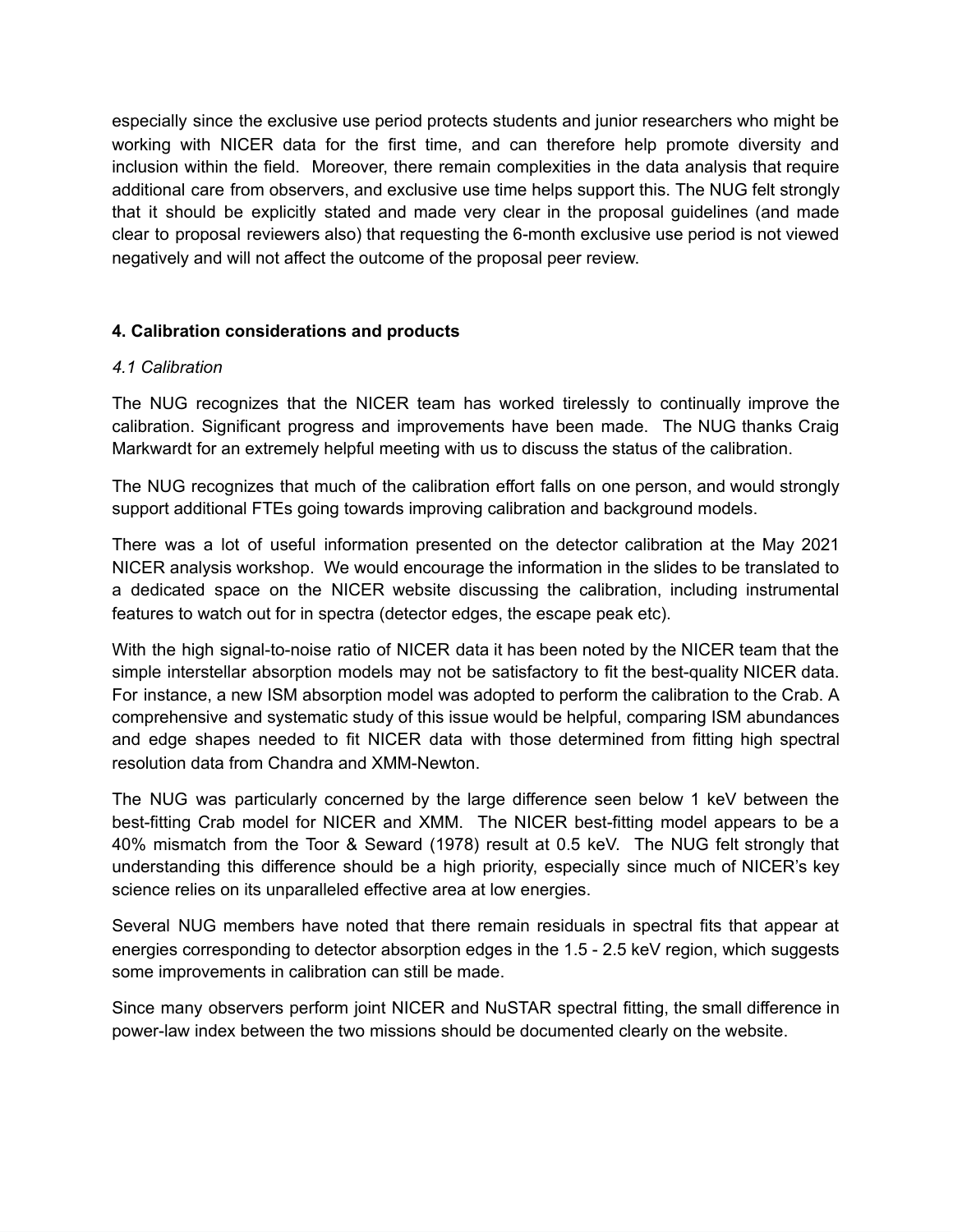The NUG would like to encourage the cross-calibration of NICER with other missions via IACHEC. The NUG understands that some joint/coordinated datasets exist for this purpose, and we would encourage the use of them in addition to the use of the Crab for calibration.

The NUG was a little surprised to hear that the NICER team has not received much feedback from guest observers and members of the working groups regarding the calibration. We suggest adding a dedicated 'feedback' form on the NICER website to encourage users to submit questions/comments/concerns regarding calibration and to be able to read responses from experts to previous questions.

Many NICER observations of bright sources are not statistics limited and are instead limited by the systematic uncertainty in both the calibration and background. An additional column indicating the systematic errors for each energy channel (or an easy way to add this to NICER spectra), would be a helpful tool.

#### *4.2 Background*

Currently there are two background models (the 3C50 model and the space weather model) available to estimate the background spectrum during a NICER observation. The NUG felt that too much is currently left to the user to determine how best to use these, and that better guidance should be provided.

For instance, the availability of two models can cause significant confusion among users ('which one should I use?', 'which one is better?'). We recommend choosing one model to be the default choice that provides the most reliable starting point - the additional model can still be available for use and details can be provided on an 'experts' page.

Details and examples of instances when the background model is not performing well would be helpful to users in assessing the quality of their data.

It may be necessary to have different analysis/filtering approaches for faint vs bright and/or hard vs soft sources. Providing as much guidance to users on this as possible would be beneficial.

As noted in Section 2, a tool to search for bright contaminating X-ray sources in the NICER field of view would be beneficial.

## **5. Planning for execution of GO programs**

The GO program is excellently run!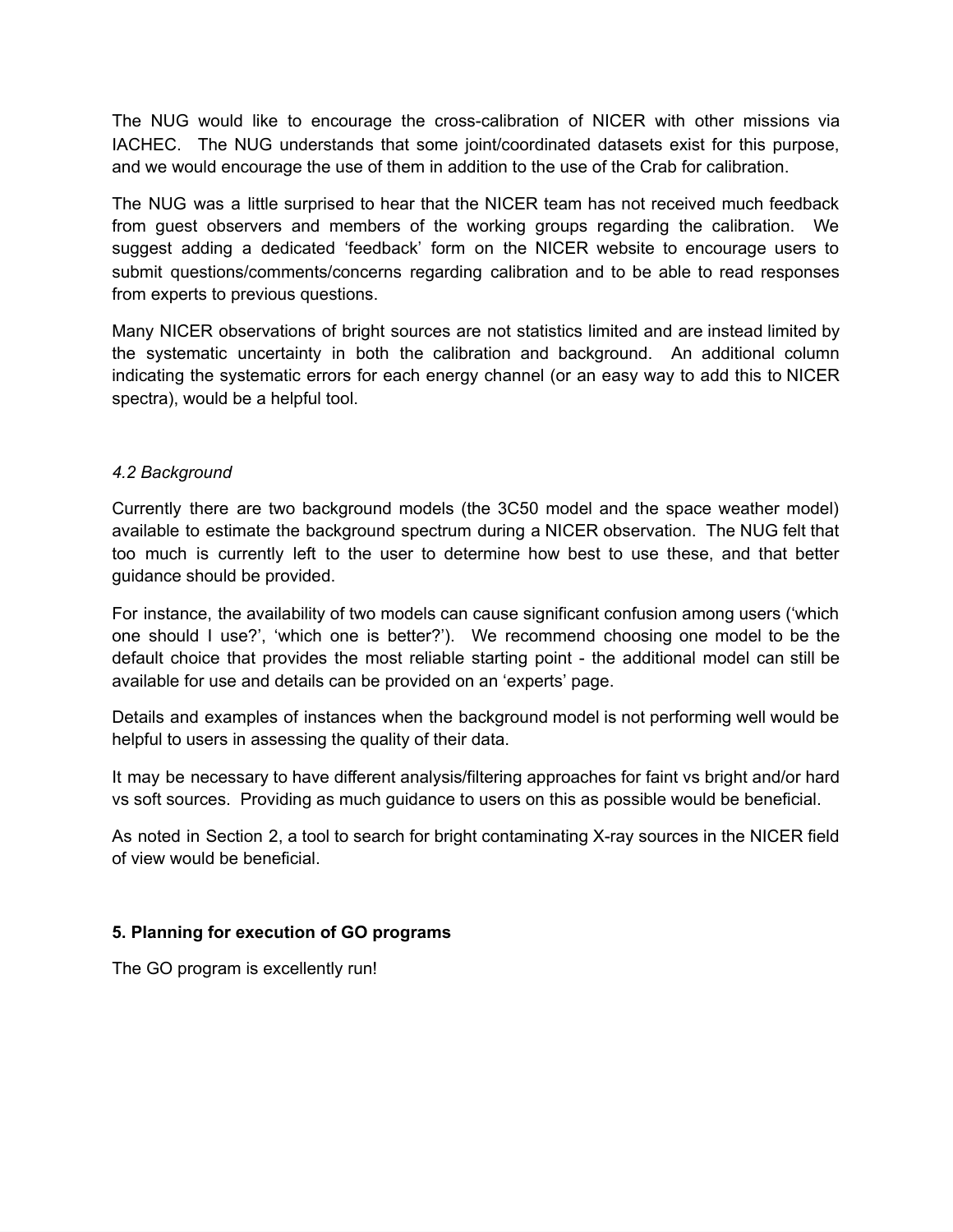# **6. Balance of resources for GO, legacy science, and target-of-opportunity/discretionary time (TOO/DT) programs**

The NUG felt that the current split of observatory time between GO, TOO/DDT, Legacy science and Calibration was about right. Since the mission's quick response to transient events is a major strength we strongly recommend NOT to decrease this portion. We also recommend considering including a 'Key Projects' (or similar) category as part of the GO program. This would reserve a portion of the available GO time for large, high-impact projects requiring significant amounts of observing time (more than 300 ks or so), as is done for many other missions. These projects could get a larger portion of the available GO funds to ensure successful completion. While nothing currently prevents observers from submitting a large proposal, without having a separate category such proposals will take a substantial fraction of the available observing time in a given topic panel, and thus have little chance of success. Ring-fencing off time specifically for large projects will encourage investigators to propose for bigger, high impact projects with NICER.

# **7. Dissemination of NICER science results, through workshops, scientific meetings, and other community outreach.**

The NUG was very positive about the NICER science analysis workshop that took place in May 2021. Attendance was excellent (approximately 300 registered participants) showing the strong interest in the mission.

The NUG recommends that the NICER team should consider also doing more hands-on workshops aimed specifically at graduate students/new users. There are several potential avenues for this, such as the IAU Hands-On Workshops (I-HOW: [https://www.iau.org/training/iau-hands-on-workshops/\)](https://www.iau.org/training/iau-hands-on-workshops/) or COSPAR Capacity Building Workshops [\(https://cosparhq.cnes.fr/events/cospar-capacity-building-workshops/\)](https://cosparhq.cnes.fr/events/cospar-capacity-building-workshops/). Members of the NUG who have been involved in such workshops in the past noted that they have been very successful in widening the user base and providing young researchers with the skills needed to analyze data.

Other additional considerations would be to have a booth at AAS and/or HEAD meetings, and to continue to organize special sessions at these meetings as NICER has successfully done in the past. Consideration could be given to running thematic science workshops (similar to the XMM-Newton science workshops).

## **8. Increasing the number of NICER users**

Throughout our discussions the NUG tried to think of ways in which NICER can further increase the number of users and its impact in the astronomical community. We came up with a number of recommendations to help with this, while acknowledging that achieving some of these will be tough with the limited available FTEs.